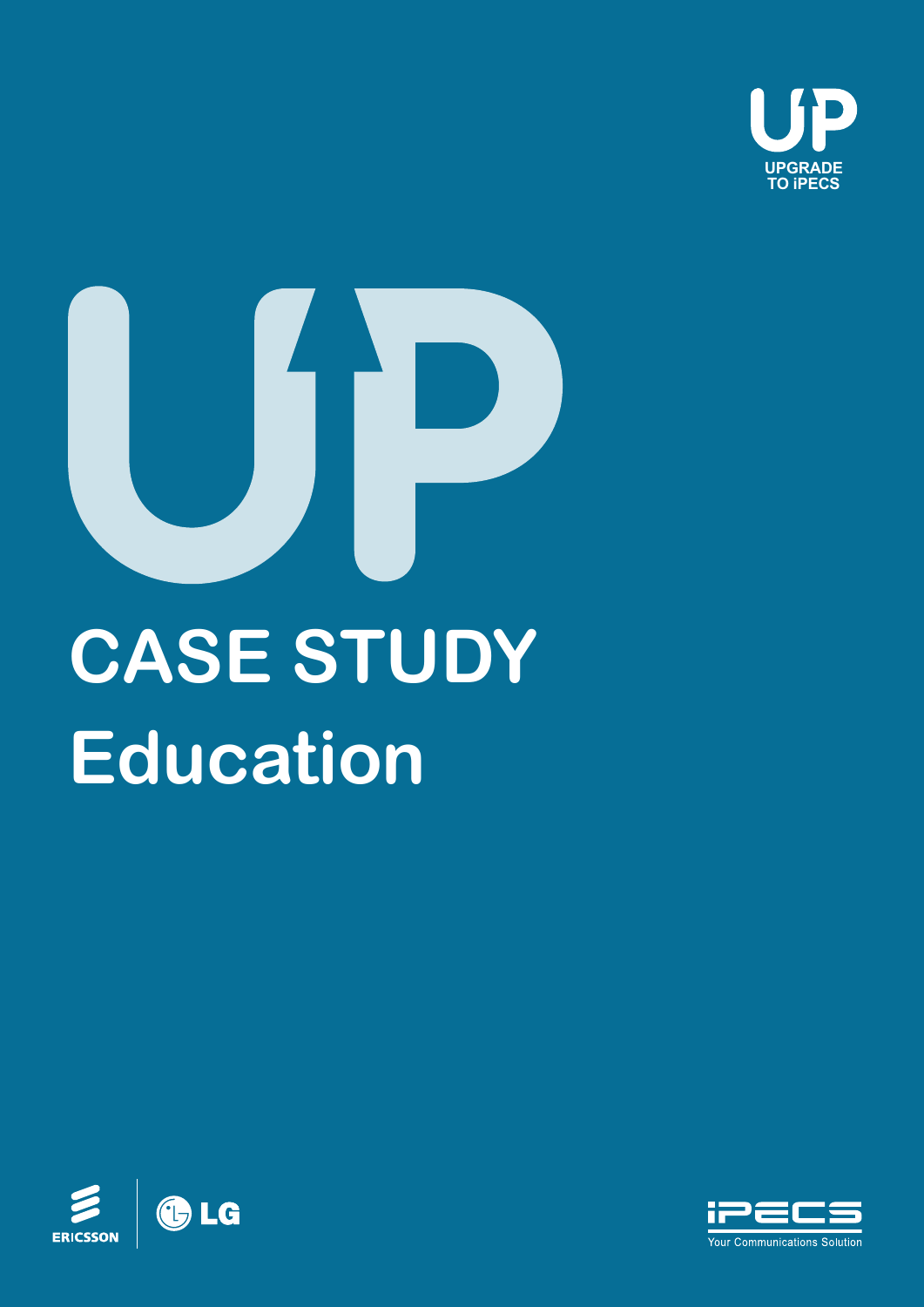**"We are incredibly pleased with the smooth installation and the fantastic functionality that the solution provides, especially for remote workers."** 

**Shah Ali, Assistant Principle, St Francis Xavier**

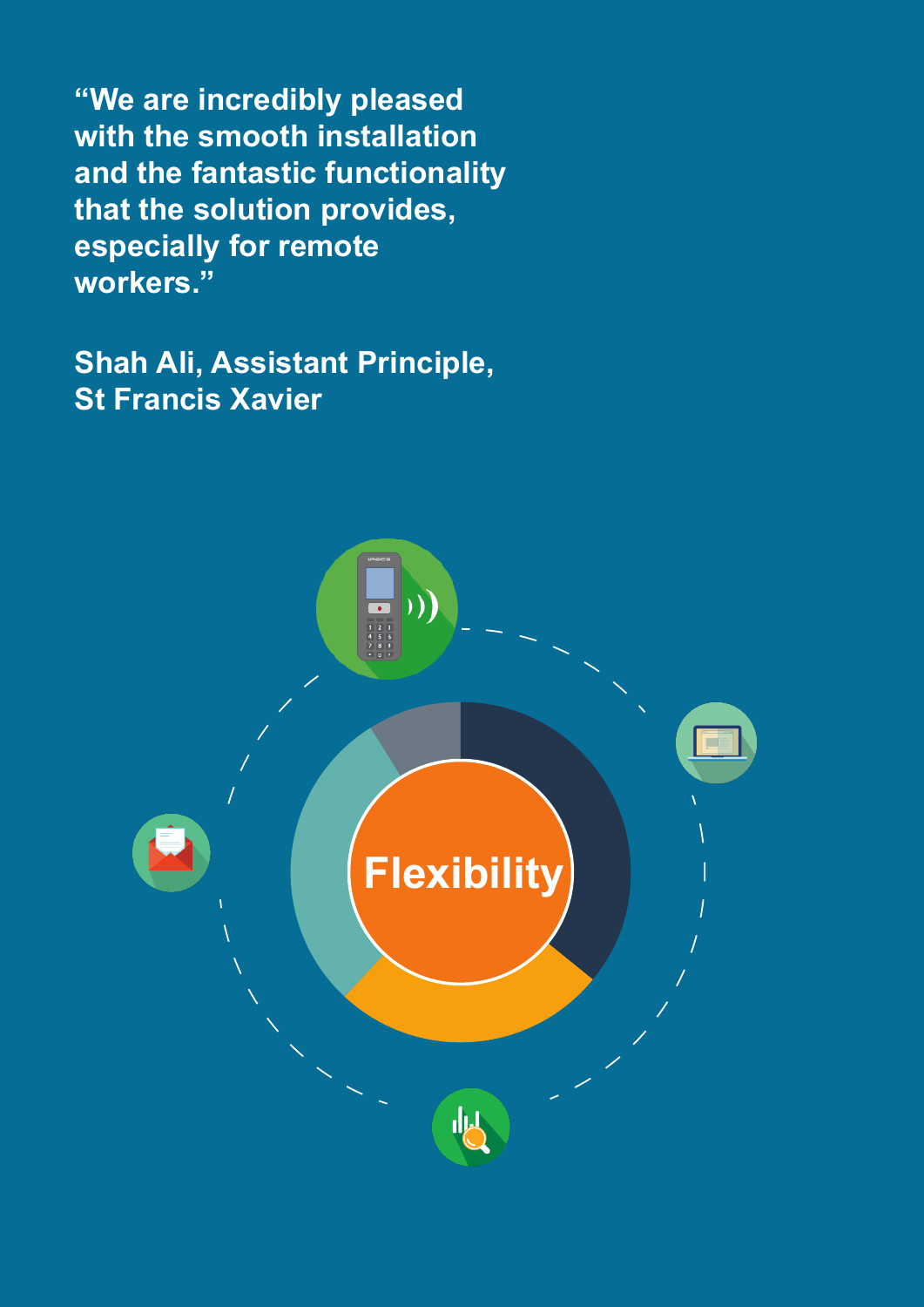## **CASE STUDY**



#### **The Customer**

St Francis Xavier is a London-based Sixth Form College (SFX) with approximately 1300 students. The college has been rated as 'Outstanding' by Ofsted.

#### **The Challenge**

- With 160 users needing to communicate both both on and off site, St Francis Xavier needed a solution that had a solid road map for the future
- St Francis Xavier wanted to use their existing telephony cabling to keep disruptions to a minimum and reduce installation costs, while providing users with hot desking functionality and the flexibility to work remotely
- The College required a comprehensive call logging and call reporting solution to keep on top of their communications usage at all times

### **The Solution**

- Introduce the iPECS phone system, driving productive and efficient working regardless of location or device
- 120 x IP Phones
- Voicemail to email, enabling staff to work more efficiently and respond to parents quickly
- Call reporting and analysis to track missed calls, talk time, incoming and outgoing calls to better understand customer needs

#### **The Benefits**

- The reliable and scalable iPECS 300 gives the college flexibility to grow in the future
- Accompanying the telephone system were 120 of the latest IP telephone handsets, an easy to use screen based controller for the reception, as well as a gateway for 32 analogue or DECT phones for areas where there were no existing data cables
- Provision was also made for 10 remote workers to access the system at any one time using soft client technology on any PC connected to the Internet
- St Frances Xavier now have a feature-rich communication system to transform the way they communicate and collaborate